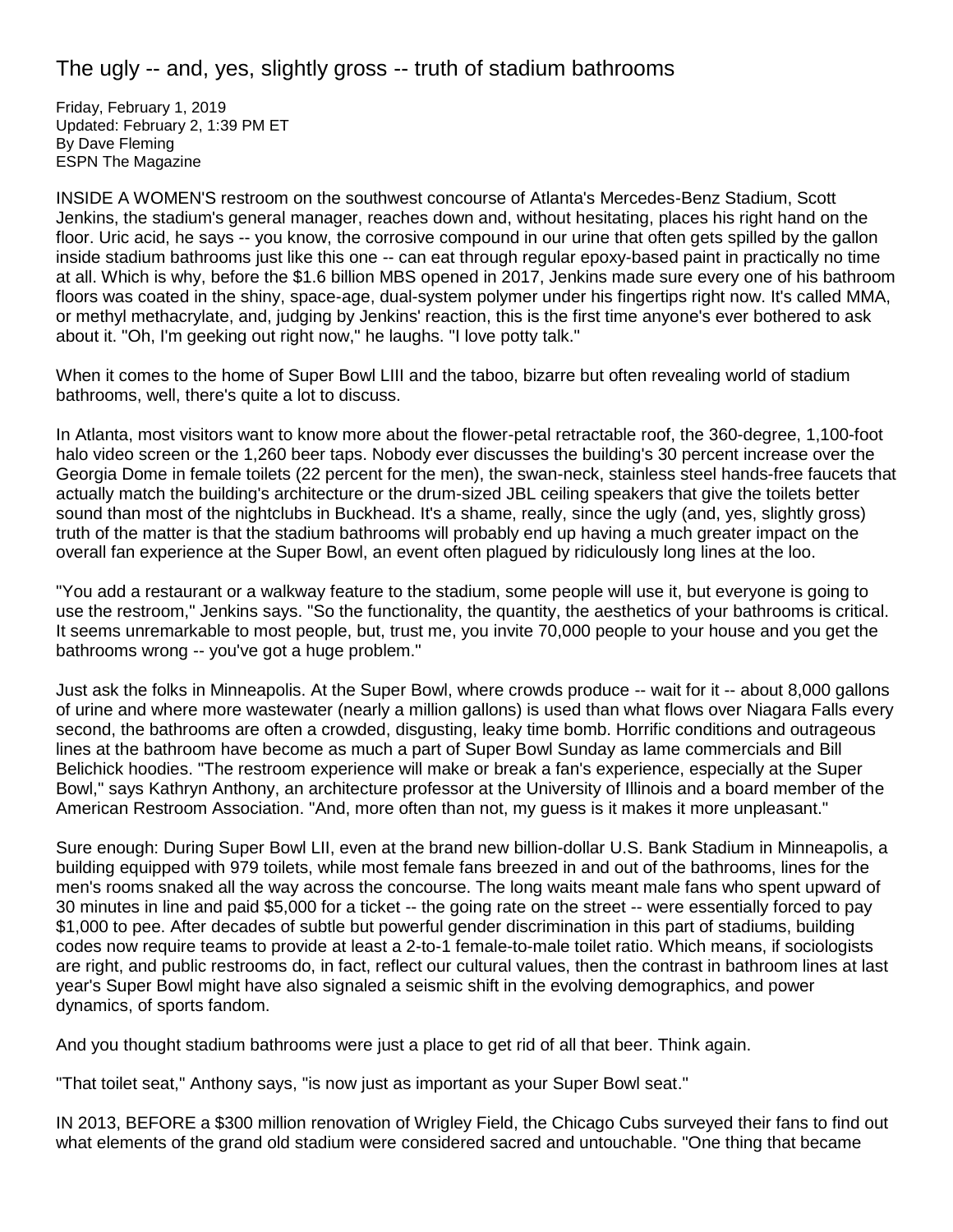crystal clear was that we should not disturb or destroy the historic features of Wrigley Field that fans have come to know and love," says Julian Green, the team's vice president of communications.

The top choices were easy to guess: the iconic ivy, the hand-operated scoreboard and the brick backstops. But the final part of the stadium that fans insisted on being preserved puzzles the team to this day. "One of those historic features," Green says, "was the urinal troughs."

Although they are nearly extinct now, decades ago most older stadiums (and prisons) featured the medieval restroom relic known as the urinal trough. The urinal itself was patented in 1866 by New York inventor Andrew Rankin and made famous in 1917 by dadaist Marcel Duchamp, whose "Fountain" sculpture is considered one of the most influential works in art history. But the urinal trough? That has been around since the beginning of time. The apparatus is a large, communal urinal that offers an egalitarian, and highly efficient, method of elimination while forcing men to pee like cattle -- shoulder-to-shoulder, with zero privacy, and often while facing each other's junk. Few things evoke our deep, strange, love-hate relationship with stadium bathrooms like the urinal trough: a toilet-trigger that has launched a million cases of paruresis, shy bladder syndrome, and inspired a million more U-S-A! chants.

But most places, like the Carrier Dome in Syracuse, New York, have openly celebrated the removal of their last urinal trough. (For historic reference, there's the grainy YouTube video from 2011 showing a person, incorrectly ID'd as a Cubbies fan, using a urinal trough as a Slip 'n Slide.) The request by Cubs fans was so rare, in fact, that the team had to have new troughs custom fabricated -- because no one actually makes them anymore.

"When people come here to watch nine innings of baseball, they don't want to spend three innings waiting to use the restroom," Green says. "There's some nostalgia with them, too. I don't claim to be a social scientist as it relates to male camaraderie in the restroom. But I do think there's a sense of, if you go to any sports stadium, the men's rooms do become sort of a communal space."

With one World Series win in the past century, public humiliation might just be permanently imbedded in the Cubbies' collective consciousness. Or, perhaps, Cubs fans just understand and appreciate the bizarre bonding that is part of the shared scatological experience of surviving a stadium bathroom. If you've been to a major sporting event, chances are you have a bathroom story to share: either a recommendation (the Great American Ball Park in Cincinnati, featuring bathrooms with nursing stations for moms, is one of the few sports facilities to make Cintas' America's Best Restroom Hall of Fame) or a warning (if you're at a Raiders game, hold it). Stadium toilets are, after all, a very public place often crowded with inebriated strangers where we must perform an act that, since childhood, has been deeply ingrained in our psyche as private and shameful. The self-consciousness and shame can be so crippling that public bathrooms in Japan are often equipped with The Sound Princess, a device that broadcasts the sound of flushing toilets to mask any natural noises. No wonder, then, that the confluence of so many Freudian taboos in such a small, strange space, escalated by the anxiety and aggression we already feel while supporting our beloved sports teams, inspires an almost neverending stream of hysterical behavior.

One of the few remaining highlights in Buffalo each fall are the seemingly annual reports of Bills fans having sex in the decrepit restrooms at Ralph Wilson Stadium. In 2017, New York Mets fan Tom McDonald honored the dying wish of his childhood friend Roy Riegel, a plumber, by flushing Riegel's ashes, one spoonful at a time, down the toilets in at least 16 major league ballparks. McDonald and Riegel grew up Mets fans in Queens. "For Roy, this is the perfect tribute to a plumber, a baseball fan and just a brilliant, wild guy," McDonald told The New York Times. Often, while committing his friend to the Citi Field sewer, McDonald uses the facilities as well. "I always flush in between, though," he says.

IN 1988, WHILE, of course, waiting in line to use the bathroom, Sandra Rawls, then an assistant professor of interior design, wondered about the power structures and social orders reflected in our public restrooms. Women typically take longer in the bathroom. What Rawls wanted to figure out was exactly how much longer, and why.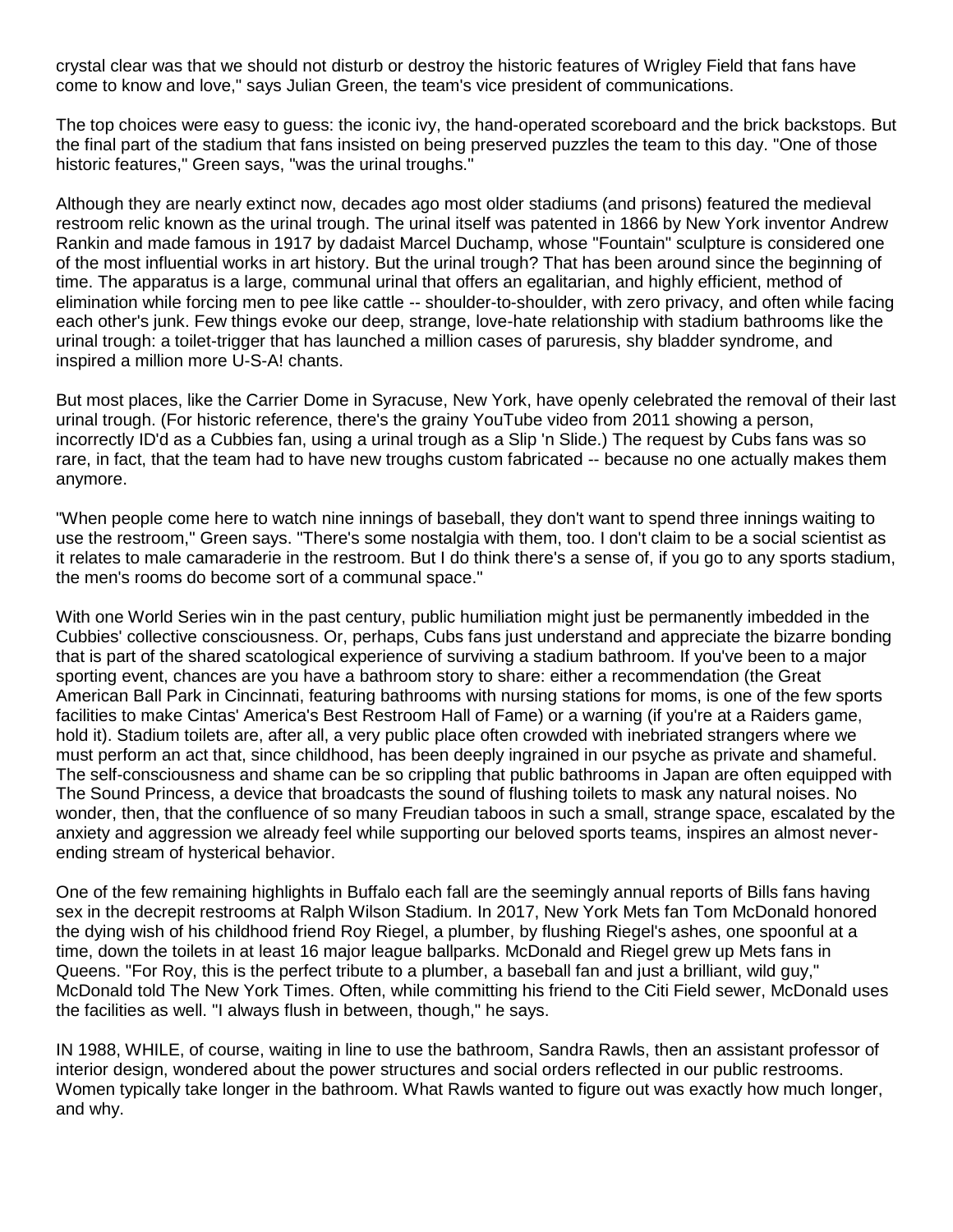Rawls began collecting data across Virginia on restroom habits at airports, shopping malls and arenas. After interviewing hundreds of subjects, she discovered that women generally required 180 seconds to use the restroom compared to 84 seconds for men. In the past, the discrepancy was either ignored, laughed off or blamed on excessive primping. Instead, Rawls found that they were serious issues, such as clothing restrictions, security, bags, pregnancy, menstruation and the increased frequency (compared to men) of having to accompany small children. Rawls' groundbreaking research exposed the way bathrooms were being used as a form of gender discrimination, especially in sports stadiums.

Based on Rawls' study, moving forward, bathroom equality -- or Potty Parity, as the cause became known - would be based on bathroom speed, not space. To achieve it, women demanded twice as many fixtures as men. And in March 1989, the state of Virginia's new building code doubled the number of restrooms for women in museums, libraries and stadiums. New York and other states quickly followed suit. "If the facilities are inequitable in a stadium then the message is clear," Anthony says. "(A) you don't belong here; (B) you're a second-class citizen; and (C) we don't really care, this is a man's space."

The next year, Denise Wells, a 33-year-old legal secretary and law school student, decided to skip the line at a George Strait concert in a Houston arena and slip into the nearly empty men's room. But an off-duty cop grabbed her, issued her a \$200 citation for using the wrong bathroom and escorted her out of the arena. "I was mortified," Wells says now. "I mean, if my mom had still been alive that would have killed her. But the public reaction to it, it didn't take long to realize there was a cause there that needed, well, exposing."

After Wells chose to fight the ticket in court and her story ran above the fold in The Houston Post under the headline "All Dressed Up and Nowhere to Go," she received support from all over the world. The inequity in stadium bathrooms had struck a chord with female fans. A jury, made up of four women and two men, took 23 minutes to reach the "not guilty" verdict that turned Wells into a folk hero and earned her an appearance on "The Tonight Show" with Johnny Carson. A few years later she was invited to the state capitol by Texas Gov. Ann Richards to witness the state's new Potty Parity law she inspired.

To this day, Wells still gets recognized for her bathroom stance. The last time she attended a Texans game at NRG Stadium -- where, Wells says, "the facilities are amazing and really fast" -- her friends insisted that all Houston sports teams should put up plaques in their restrooms in her honor.

To this day, trying to solve the equitable division of stadium bathrooms remains a flush point in sports. In 2010, after the Yankees and Mets added almost 1,500 new toilets for fans and the Giants and Jets opened a new stadium featuring 1,350 fixtures, all with the required 2-1 ratio of females to males, Anthony categorized it as the greatest "splash" ever for potty parity. In general, as the percentage of female fans at sporting events continues to rise, the rule of thumb for most stadium architects and construction companies is to install one urinal for every 80 male spectators, one full stall for every 225 men, and one toilet stall for every 60 female fans.

That formula, however, doesn't always match the crowds, especially when the split is greater than 60-40, like it was at the Super Bowl in Minneapolis last year. As a result, stadiums in Nashville, Chicago, New Jersey and Edmonton have all had to tweak their fixtures, adding back more urinals, not to mention more police to prevent fans from fighting over stalls or just commandeering and converting female bathrooms.

The simplest solution to our stadium bathroom problem is already contained in the 2018 international plumbing code: more gender-neutral single-user toilet rooms. This requires stall partitions that go all the way to the ground and a more relaxed, European attitude regarding our society's strict binary approach to bathrooms. To do that, though, our desire to not miss Brandon Graham's strip-sack of Tom Brady in the Super Bowl would have to be greater than our puritanical hysteria about sharing bathroom space.

For the time being, places like Jerry's World (aka AT&T Stadium) in Arlington, Texas, are using dynamic signage on bathrooms that allows them to shift the gender assignment based on the makeup of the crowd. For a Saturday night Taylor Swift concert, for example, AT&T Stadium staff can flip dozens of men's rooms to accommodate the singer's female-heavy crowd and then flip them back for a Cowboys game the next day.